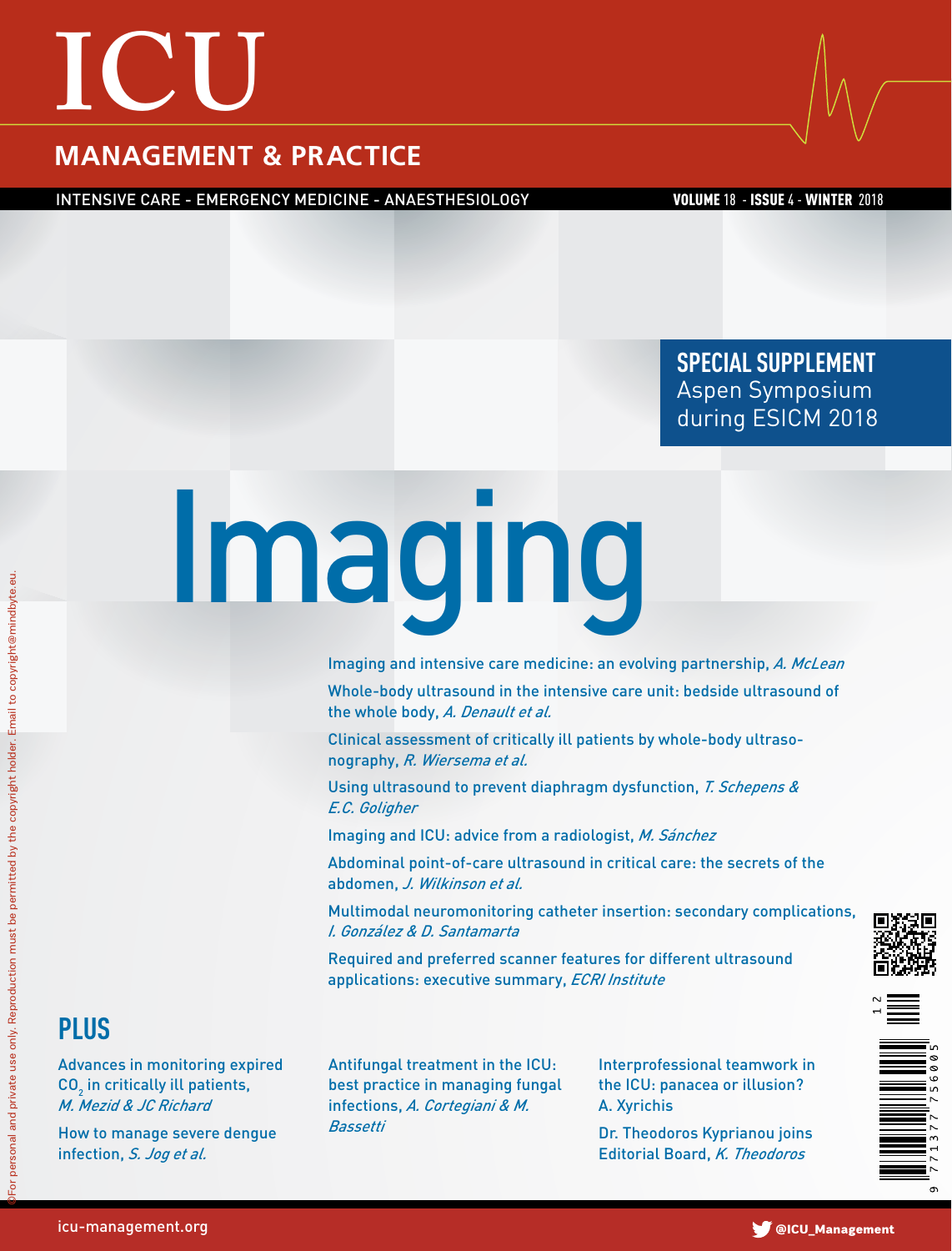#### **COVER STORY:** IMAGING

## **Abdominal point-of-care ultrasound in critical care**

#### The secrets of the abdomen

Overview of abdominal point-of-care ultrasound use in the ICU, potential diagnoses and findings common to the critical care patient population.

The use of point-of-care ultrasound (POCUS) in critical care as a diagnostic and monitoring tool is rapidly expanding. While its role in cardiovascular and respiratory assessment is well established (within critical care), abdominal ultrasonography is less so; perhaps because of the myriad of potential diagnoses that can be made and the fact that the abdomen is often less accessible due to gaseous interposition. Regardless of modality, the key difference between radiology department scans and scans performed by intensivists is that the latter are more focused and aim to answer a specific clinical question in the context of a specific clinical situation.

It is without the scope of this article to describe every single (potential) use of abdominal POCUS; the aim is to provide an overview of the potential diagnosis and findings common to the critical care patient population.

#### **Basic B-mode ultrasound 1. Trauma**

One of the earliest uses of ultrasound (US) outside of radiology was in the detection of intra-abdominal free fluid (or blood) in the context of trauma. The Focused Assessment with Sonography in Trauma (FAST) scan has been consistently included as part of the Advanced Trauma Life Support (ATLS) course over the latest editions (Royal College of Surgeons 2017). The original FAST scan included assessment of the hepato-renal recess (right upper quadrant a.k.a Morison's pouch), the spleno-renal recess (left upper quadrant) and the pelvis for the presence of free fluid/blood (Carroll et al. n.d.).This has been expanded to include the subcostal views (pericardial fluid/tamponade), anterior thoracic views (to rule out pneumothorax) and the detection of

pleural fluid in the so-called extended FAST or eFAST (123sonography.com n.d.) (**Figure 1**).

The sensitivity and specificity of FAST for the detection of free intraperitoneal fluid were 64–98% and 86–100%, respectively (Bloom and Gibbons 2018). This range may be explained by differences in the levels of clinical experience and in the reference standards.

#### **2. Abdominal free fluid**

Ultrasound allows for the identification of free fluid, quantification of the volume and potentially, the underlying aetiology.

The differential diagnosis of the presence of abdominal free fluid is summarised in **Table 1**. In the critically ill the main cause for abdominal fluid is in the setting of sepsis, capillary leak and massive fluid resuscitation, as seen in severely burned patients. The aetiology of spontaneous haemoperitoneum can vary, and the causes may be classified as gynaecologic, hepatic, splenic, vascular, or coagulopathic conditions.

US is not sensitive at identifying a focus of extravasation from a vessel or organ (Schmidt et al. 205). Therefore, FAST may be an option for the initial evaluation of a patient to detect haemoperitoneum in non-trauma patients, but it does not replace computed tomography (CT) scanning.

#### **3. Assessment of gastric content**

Dysfunctional gastric emptying in critically ill patients can contribute to complications during procedures related to airway management and can result in unsuccessful enteral feeding as well as an increased risk of aspiration (Marik 2001). A 6-hour fasting period (2 hours for clear fluid) has been recommended for patients undergoing elective surgery to reduce the risk of aspiration **Jonathan Wilkinson** Consultant Intensive Care Medicine and Anaesthesia Intensive Care Department

Northampton General Hospital Northampton, UK

> **wilkinsonjonny@me.com**  @wilkinsonjonny

criticalcarenorthampton.com



**Adrian Wong** Consultant Intensive Care Medicine and Anaesthesia Department of Critical Care King's College Hospital London, UK



#### **Ángel Augusto Pérez-Calatayud**

Obstetric Intensive Care Unit Coordinator Mexico´s General Hospital Dr. Eduardo Liceaga Mexico City, Mexico

#### **gmemiinv@gmail.com**

#### **Manu L.N.G. Malbrain**

ICU Director Intensive Care Unit University Hospital Brussels (UZB) Jette, Belgium

Professor

Faculty of Medicine and Pharmacy Vrije Universiteit Brussel (VUB) Brussels, Belgium

#### **manu.malbrain@uzbrussel.be**

**C**Manu Malbrain

during anaesthesia (s.n. 2017). In the ICU, gastric emptying is frequently altered and influenced by several factors, including age, diagnosis on admission (Hsu et al. 2011) underlying disease processes (e.g. diabetes, porphyria, shock) (Nguyen et al. 2007), therapeutic interventions (e.g. mechanical ventilation), medications (e.g. opioids, sedatives, neuromuscular blockers, vasopressors) (Nimmo et al. 1975; Steyn et al. 1997), electrolyte and metabolic disturbances and mechanical ventilation (Mutlu et al. 2001).

Epidural anaesthesia, on the contrary, improves gastric emptying and peristalsis. The measure of the antral cross-sectional area (CSA) by US is feasible in most critically ill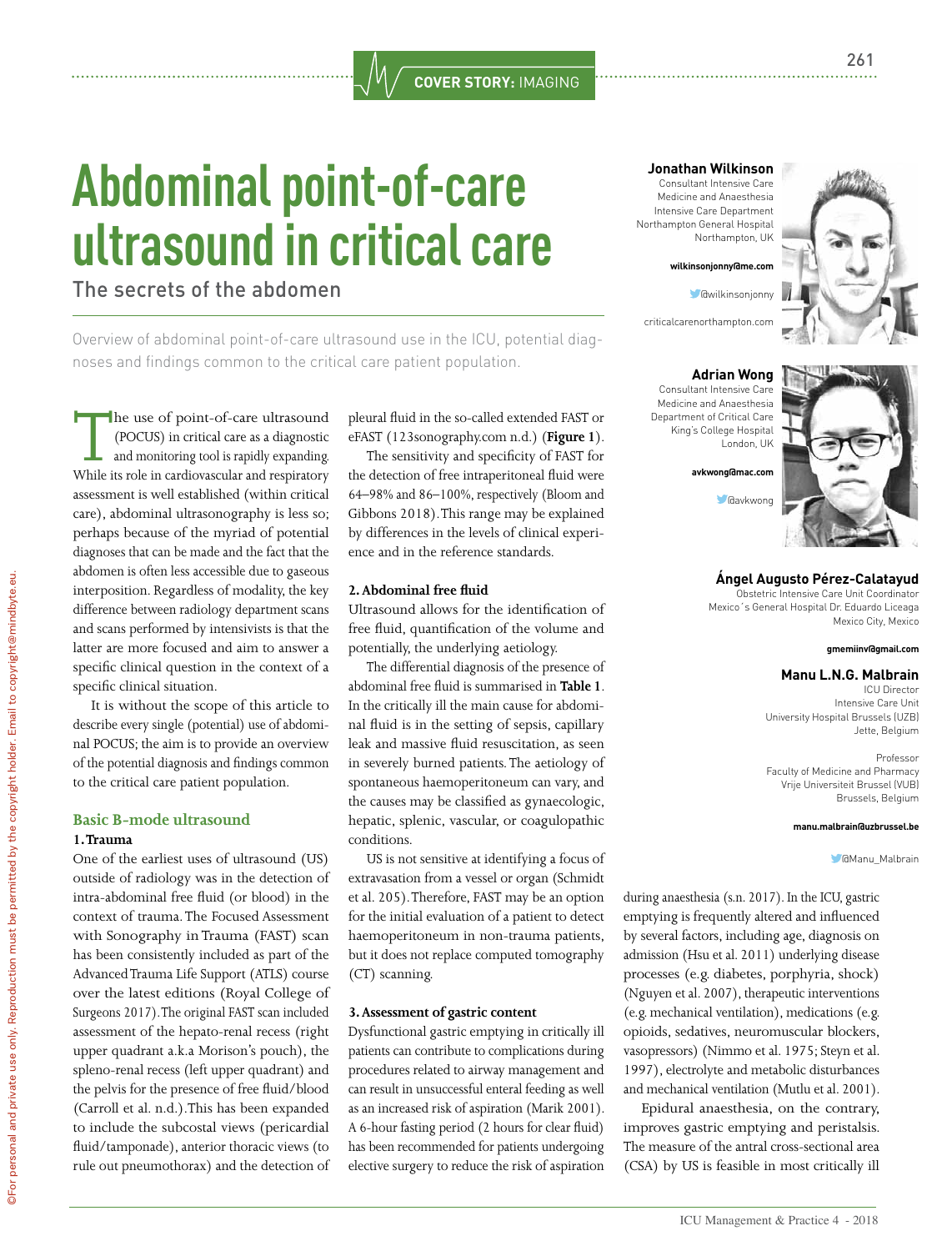#### **COVER STORY:** IMAGING



**Figure 1.** The eFAST Exam





a) Visible valvulae conniventes and hypoechoic dilated loops of small bowel

**Figure 2.** Patterns of small bowel obstruction

patients and would allow for direct visualisation of stomach content. On average, a CSA > 15-25 cm2 corresponds to a gastric residual volume  $(GRV) > 300$  mL. The same principle has been studied with regard to assessment of preoperative fasting status amongst surgical patients (Van der Putte and Perlas 2014; Perlas et al. 2009).

Gastric US can also identify other pathologies such as gastric tumours (carcinomas and rarely teratomas), hypertrophic pyloric stenosis and even bezoar related to enteral nutrition.

Normal stomach wall anatomy consists of five layers, referred to as the gut signature:

- 1. Serosa (hyperechogenic)
- 2. Muscularis propria (hypoechogenic)
- 3. Submucosa (hyperechogenic)
- b) 3cm dilated loop of bowel with pathological air visible in a to-and-fro motion due to lack of peristalsis
	- 4. Muscularis mucosa (hypoechogenic)
	- 5. Mucosa (hyperechogenic)

#### **4. Bowel obstruction**

Features of the bowel which can be assessed using US include:

- Wall thickness
- Diameter and intraluminal contents
- Peristalsis
- • Vascularity

The diameter of the bowel and its contents may vary according to site, fasting/feeding state and bowel function. In adults, the normal small bowel measures <30mm in diameter and the normal large bowel <60 mm in diameter (Reintam Blaser et al. 2012). Dilated loops may show thickened walls (normally up to 3

mm in the small bowel), or thickened vavulae conniventes (normally up to 2mm in the large bowel). The exceptions to this are the duodenal bulb and rectum, which are less than 3 and 4mm in thickness respectively (Lichtenstein et al. 2014).Ultrasound patterns can aid in the differentiation of small from large bowel (**Table 2**).

Assessment of bowel peristalsis is difficult and subjective, but may provide useful information in several intestinal diseases. Increased small bowel peristalsis has been described in coeliac disease and acute mechanical bowel obstruction (increased to-and-fro motion of the bowel contents) (Hefny et al. 2012). In later phases, one may detect a fluid-filled lumen, thinning and spasm of the bowel wall, evidence of extraluminal fluid and decreased or absent peristalsis.

#### **Types of peristalsis:**

- • Absent peristalsis
- Present ineffective peristalsis
- Present effective peristalsis
- Augmented peristalsis

#### **5. Viscus perforation**

Physiologic air can be seen in the lumen of the bowel as small stars. Larger air bubbles can appear as hyperechoic stripes generating comet tail artefacts (these are rare in the small bowel but frequent in the large bowel), much like a linear view of the lung would look. Air artefacts can emanate from the thoracic cavity and the lung over the liver. Pathological air, however, may produce an enhanced peritoneal stripe sign (EPSS), reverberation artefacts and ring-down artefacts (**Figures 2a and 2b**) (Hoffmann et al. 2012).

#### **6. Renal dysfunction**

International guidelines recommend that all patients who present in acute renal failure undergo an ultrasound examination to ascertain its cause (Kidney Disease: Improving Global Outcomes 2012). Hydronephrosis due to obstructive uropathy is a reasonably straightforward diagnosis to make.

More advanced techniques include the assessment of blood flow within the renal artery and vein using Doppler analysis.

Analysis of the urinary bladder should be performed as well. The bladder can be empty,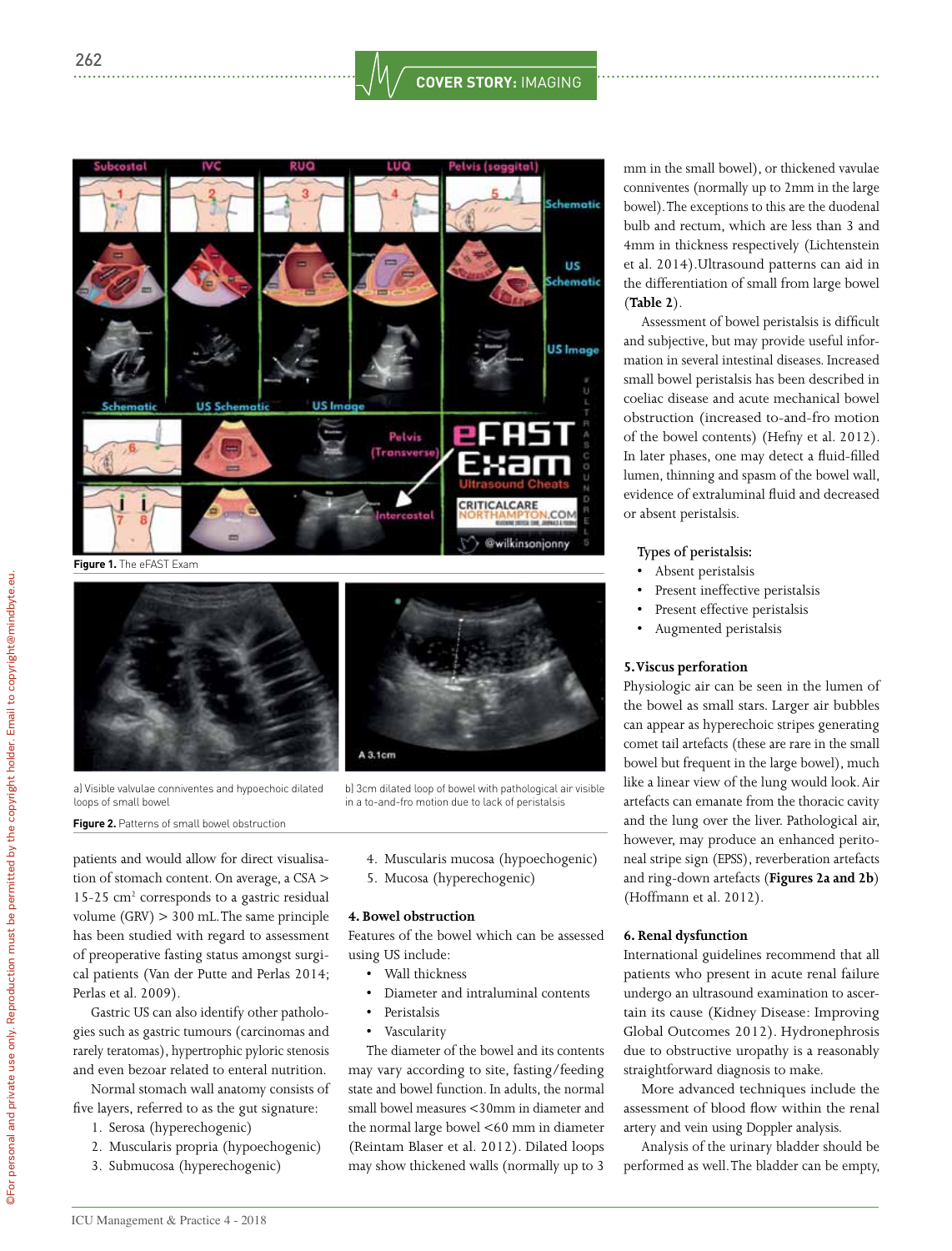**COVER STORY:** IMAGING

filled or distended (globus). The position of the bladder catheter balloon can be checked, as well as the presence of hyperechogenic structures (debris, tumour, blood clot etc).

#### **7. Liver and spleen**

Ultrasound of the liver is divided into general US views including anatomic views of the liver, gallbladder and biliary tree. Pathology within these organs e.g. acute liver failure, can result in intensive care admission, but is beyond the scope of this paper.

#### **Advanced modalities**

**1. Doppler and colour Doppler techniques** Doppler US is used to assess the signal from visceral vessels that supply the gastrointestinal (GI) tract and smaller vessels within the intestinal wall. Although the technique cannot be used to assess capillary flow, it can be used to analyse all the major visceral vessels e.g. renal, hepatic, mesenteric. It has to be noted that normal bowel wall perfusion cannot be demonstrated by colour or power Doppler. The presence of flow in the bowel wall points towards pathologic perfusion (e.g. hyperaemia in actively inflamed segments, as seen in appendicitis).

Commonly used measurements which can be performed include:

- • Systolic, diastolic and mean velocities
- • Pulsatility index
- • Resistance index (peak systolic velocity – end diastolic velocity)/peak systolic velocity
- • Blood flow volume

#### **GI tract blood flow**

Colour Doppler allows for the assessment of mural flow, the absence of which is a sign of ischaemia. Unfortunately, this finding is only reported in 20–50% of patients with a proven diagnosis of ischaemic colitis (Danse et al. 2000a; Danse et al. 2000b). Doppler US can show stenosis, emboli, and thrombosis in the near visible parts of the coeliac trunk, the superior mesenteric artery (SMA) and the inferior mesenteric artery (IMA). In the early phase of bowel ischaemia, US examinations may show SMA occlusion, hyperaemic segments and bowel spasm. Collateral vessels cannot be reliably displayed using ultrasound. Systolic velocities of more than 250–300 cm/s



**Figure 3.** gCSA gastric cross sectional area, SBD small bowel diameter, LBD large bowel diameter, MT mucosal thickness, BF blood flow, IAP intrabdominal pressure, RI resistive index

are sensitive indicators of severe mesenteric arterial stenosis (Hamada et al. 2014; Koenig et al. 2011). The spectral analysis of Doppler signals of arteries supplying the GI tract (truncus coeliacus, superior and inferior mesenteric arteries) and the vessels draining the intestine,

can be used to estimate bowel perfusion (see below). Assessment in transverse and longitudinal plane should be performed. Low flow states can also be identified by the presence of spontaneous contrast and turbulent flow in the large vessels.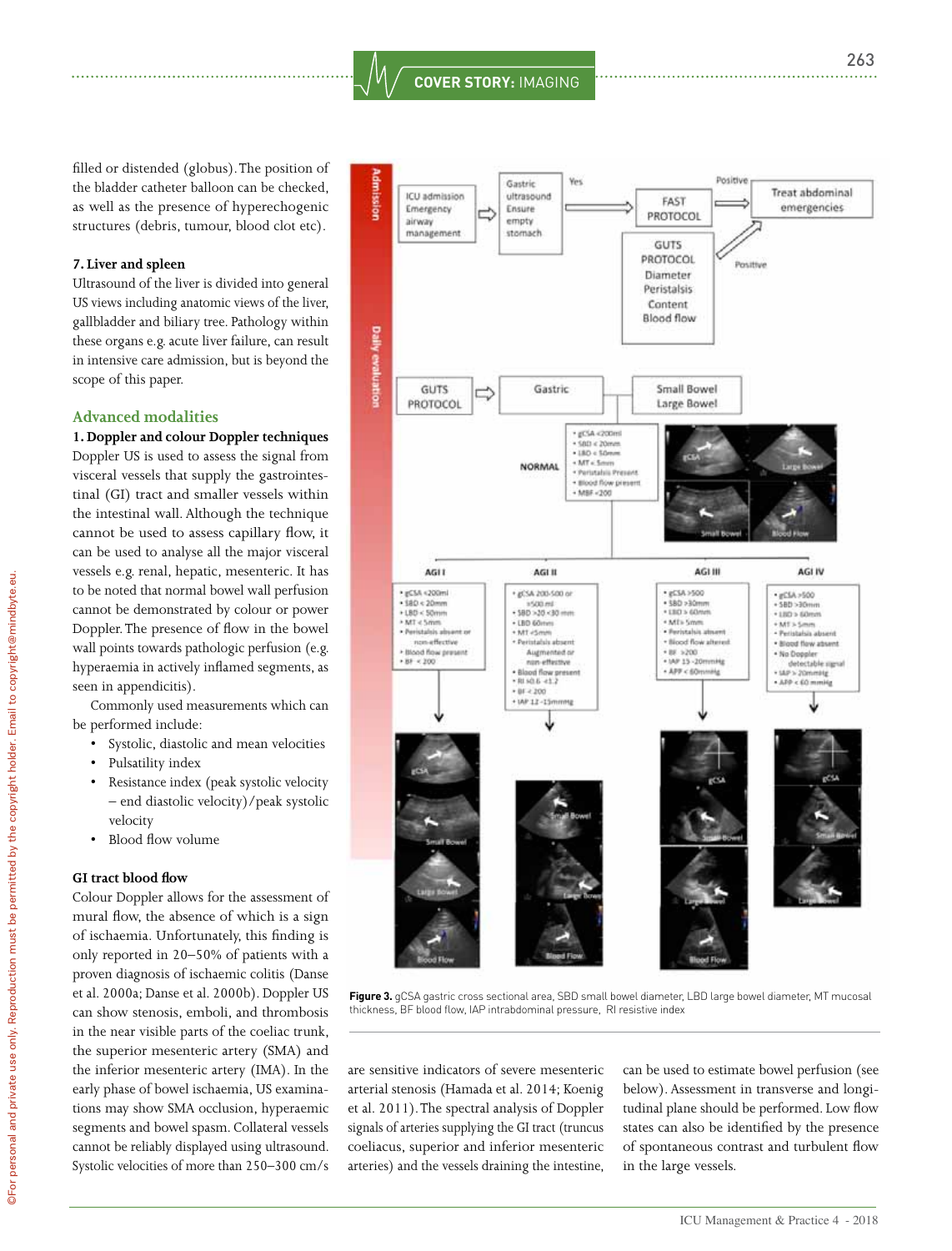#### **Hepatic blood flow**

**Portal vein:** the normal main portal vein (MPV) is gently undulating with peak systolic velocities ranging between 20 cm/s and 40 cm/s. A low flow velocity of <16 cm/s in addition to a calibre increase in the MPV are diagnostic features of portal hypertension (PH). Further worsening of PH leads to a to-and-fro flow pattern, whereby the nearly stagnant blood column in the portal veins is seen to shift into and out of the liver with the respiratory cycle. In the end stages, stagnation of the blood column can lead to thrombosis or progress to a frank flow reversal or non-forward portal flow (NFPF). This is considered to have grave prognostic significance, indicating severe and irreversible liver failure (Wachsberg et al. 2002).

**Hepatic vein:** the normal flow is triphasic with two hepatofugal phases related to atrial and ventricular diastole. Fibrotic or inflammatory changes may create a monophasic flow pattern. Early waveform changes in cirrhosis patients include spectral broadening and dampening of the normal, retrograde, pre-systolic wave of the hepatic vein waveform. Later, the normal triphasic waveform pattern may be diminished or replaced with a monophasic pattern. Therefore the monophasic hepatic vein waveform indicates relatively high portal pressures (Ralls 1990).

**Hepatic artery:** hepatic arterial resistance changes with increasing portal pressure values, but hepatic arterial resistive indices correlate poorly with the severity of cirrhosis and will not be further discussed here.

#### **Renal blood flow**

Doppler US can be used to assess renal perfusion. Normal resistive index (RI) is approximately  $0.58 \pm 0.10$  and values  $> 0.70$  are considered to be abnormal. A renal Doppler RI may also help in detecting early renal dysfunction or predicting short-term reversibility of acute kidney injury (AKI) in critically ill patients. A recent meta-analysis suggested that RI may be a predictor of persistent AKI in critically ill patients with a pooled sensitivity and specificity of 0.83 (95% CI, 0.77-0.88) and 0.84 (95% CI, 0.79-0.88) (Ninet et al. 2015).

Increased renal resistive index (RRI) has been proven to be an independent predictor **Table 1.** Causes of abdominal free fluid

| <b>Common causes</b>                                                                                                                                       | <b>Other Causes</b>                                                                           |
|------------------------------------------------------------------------------------------------------------------------------------------------------------|-----------------------------------------------------------------------------------------------|
| Malignant disease<br>Cardiac failure<br>Hepatic failure<br>Sepsis, capillary leak, fluid overload Hypoproteinae-<br>mia - nephrotic syndrome, malnutrition | Hepatic venous occlusion<br>Infection - tuberculosis<br>Lymphatic obstruction<br>Pancreatitis |

**Table 2.** Differentiation between small and large bowel

| <b>Features</b>                              | <b>Small Bowel</b>                    | <b>Colon</b>                   |
|----------------------------------------------|---------------------------------------|--------------------------------|
| Location                                     | Central                               | Peripheral<br>(picture frame)  |
| Appearance                                   | Folds (lesser distally)               | Haustra                        |
| <b>Contents</b>                              | Fluid or dry<br>Minimal air           | <b>Feces</b><br>Air            |
| <b>Spontaneous peristalsis</b>               | Should be seen in<br>healthy segments | Rarely                         |
| Easy to compress and<br>displace by US probe | Yes, easily                           | Yes for mesenteric<br>segments |

Reprinted by permission (Kaewlai 2016)

of worse cardiovascular and renal outcomes, especially when combined with reduced glomerular filtration rate (GFR), thus providing a useful diagnostic complement to the assessment of renal function in these patients. High RRI has also been correlated with the

#### **d d** aim to answer a specific clinical question in the context of a specific clinical situation

presence of hypertensive and atherosclerotic organ damage. Values >0.80 have been reported to be predictive of all-cause mortality in chronic kidney disease patients and may indicate impending renal transplant failure in this patient subset (Barozzi et al. 2007; Guinot et al. 2013; Ninet et al. 2015; Schnell et al. 2012).

#### **Gastrointestinal and urinary tract sonography (GUTS) protocol**

Gastrointestinal function can be assessed with US, using a combination of anatomical, functional and blood flow evaluation (Schmidt et al. 2005).

- **1. Function:** peristalsis, bowel motility, gastroparesis, small bowel ileus, large bowel paralysis
- **2. Dimensions:** bowel dilatation, bowel obstruction, Ogilvie syndrome, bacterial overgrowth, toxic megacolon, bowel wall oedema, abdominal wall oedema
- **3. Collections:** bowel content (blood, liquid, air, solid), haematoma, gastrointestinal bleeding, ascites
- **4. Perfusion:** bowel ischaemia, hepatosplanchnic perfusion, shock state (spontaneous contrast), renal resistive index, abdominal perfusion pressure (APP) = mean arterial pressure (MAP)-intraabdominal pressure (IAP)

This approach is summarised by the GUTS (Gastrointestinal and Urinary Tract Sonography) protocol (**Figure 3**). The structured and stepwise approach may lead to improved practical management of adult ICU patients with acute gastrointestinal injury (AGI), as graded by the European Consensus Definitions (Reintam Blaser et al. 2012). Such a management strategy has not been shown to improve patient outcome, however.

The European Consensus Definition of AGI suggests a graded severity score: